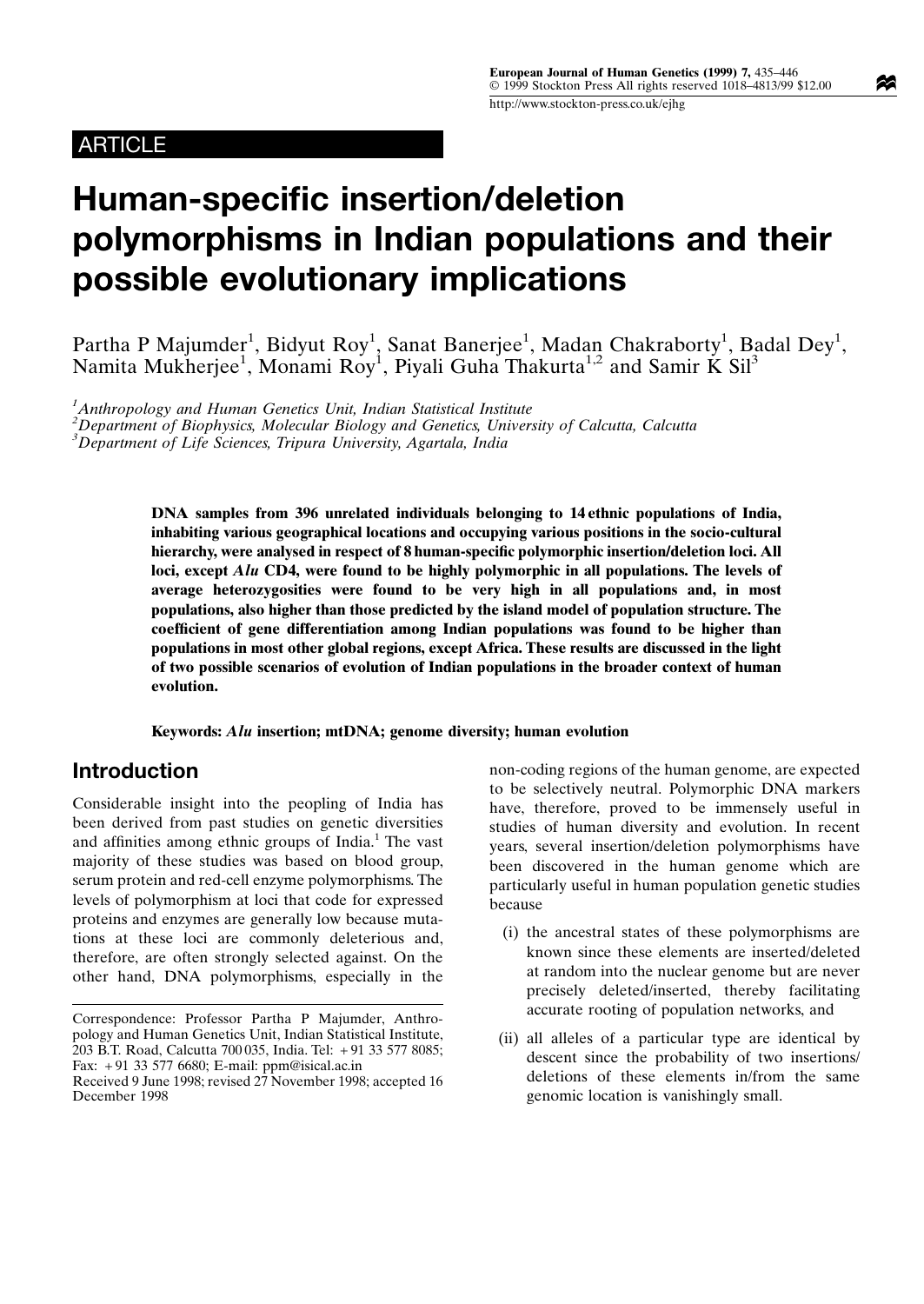We have studied eight such insertion/deletion polymorphisms in 14 ethnic populations of India. These populations belong to three of the four major linguistic groups present in India. The populations are at different levels of modernisation and socio-cultural hierarchy. The overall objective of this study was to shed light on the peopling of India and on human evolution.

A segment of the human mitochondrial DNA  $(mtDNA)$  was discovered<sup>2</sup> to have been inserted in the human nuclear genome. The inserted region comprises 540 bp of the control region of mtDNA, corresponding to nucleotide positions 59–16089 of the Cambridge reference sequence.<sup>3</sup> This insertion (denoted as  $mt \rightarrow$ NUC) is human specific; the event most likely occurred after the separation of the chimpanzees and humans, but before the divergence of human populations. We have studied this locus, which is currently polymorphic in many populations.

The *Alu* family of short interspersed elements (SINEs) is found in about 500 000 copies in multiple chromosomal locations in the human genome.<sup>4</sup> *Alu* sequences are thought to be ancestrally derived from the 7SL RNA gene<sup>5</sup> and mobilise through an RNA polymerase III-derived transcript in a process termed 'retroposition'.<sup>6</sup> Although *Alu* sequences are also found in many mammalian genomes in addition to the human, a subset of these insertions are human specific.<sup>7</sup> Some of these human-specific *Alu* elements have retroposed so recently that they have not become fixed within the human genome.<sup>7</sup> Therefore, human populations are polymorphic with respect to these insertions. We have, in this study, examined six of these human-specific *Alu* polymorphisms.

The eighth polymorphic locus we have studied is the deletion of 256-bp of a 285-bp *Alu* element at the CD4 locus.<sup>8</sup> The lack of this deletion  $[Alu(+)]$  is the ancestral state of this polymorphism; chimpanzees, gorillas, orangutans and gibbons are monomorphic for the  $Alu(+)$  allele.<sup>9</sup>

# **Materials and Methods**

#### *Populations Studied*

We have studied a total of 792 chromosomes from unrelated individuals belonging to 14 endogamous population groups of India. Of these groups four are tribal, speaking Austro-Asiatic (three groups) or Tibeto-Burman (one group) languages; nine are caste groups at different levels of social hierarchy (upper, middle and lower) speaking Indo-European languages, and one religious group of Indo-European (Hindi) speaking Muslims. The samples were drawn from single geographical

locations from the States of West Bengal, Orissa, Tripura and Uttar Pradesh. Further details are provided in Table 1.

#### *Laboratory Analysis*

Blood samples (5–10 ml by venipuncture in EDTA) were drawn from individuals with prior informed consent. DNA was isolated using a standard protocol.<sup>10</sup> Oligonucleotide primers used in PCR amplifications of the eight loci along with corresponding annealing temperatures are given in Table 2. For the  $mt \rightarrow NUC$  locus, the reaction mixture for amplification comprised 2.5 U Taq DNA polymerase, 50 ng each primer,  $400$  ng genomic DNA, in a total volume of  $20 \mu$ . PCR cycling temperature protocol was: 30 cycles  $\times$  (94 °C for 15 s, 63°C for 30 s, 72°C for 1 min). For the *Alu* insertion loci, the reaction mixture comprised 2.5 U Taq DNA polymerase, 50 ng each primer, 300 ng genomic DNA, in a total volume of  $20 \mu$ . PCR cycling temperature protocol was: 20 µl. PCR cycling temperature protocol was: 30 cycles  $\times$  (94 °C for 1 min,  $x$  °C (see Table 2 for the value of *x*) for 2 min, 72°C for 2 min). For the *Alu* CD4 locus, the reaction mixture comprised 2.5 U Taq DNA polymerase, 50 ng each primer, 200 ng genomic DNA, in a total reaction volume of  $20 \mu l$ . PCR cycling temperature protocol was: 30 cycles  $\times$  (94°C for 1 min, 58°C for 1.5 min, 72°C for 1.5 min).

#### *Statistical Analysis*

Maximum likelihood estimates of allele frequencies and their standard errors were calculated at each locus separately for each population. Heterozygosities at individual loci and the average heterozygosity were calculated using the estimated allele frequencies for each population. To assess the extent of gene differentiation among the population groups, gene diversity analysis<sup>11</sup> was performed separately for each locus as also for all loci considered jointly. To assess genomic relationships among the populations, dendrograms were constructed by three different methods – UPGMA, neighbour-joining (NJ) and maximum likelihood (ML) – using<br>appropriate subroutines in PHYLIP 3.5c.<sup>12</sup> The *D<sub>A</sub>* measure of genetic distance<sup>13</sup> was used. Genomic relationships among populations were also examined by extracting principal components of allele frequencies and plotting the positions of the populations using the values of the first three principal components.

To assess the relative amount of gene flow experienced by each population, we have used a regression model originally proposed by Harpending and Ward.<sup>14</sup> For this, the heterozygosity of the *i*<sup>th</sup> population was plotted against the distance of the population from the centroid (r*<sup>i</sup>* ), calculated as:

$$
r_i = (p_i - P)^2/[P(1 - P)], \qquad (1)
$$

where  $p_i$  and P are, respectively, the frequency of the insertion (deletion) allele in population *i* and the total population. Under the island model of population structure, Harpending and Ward<sup>14</sup> have shown that there should exist a linear relationship between heterozygosity and distance from the centroid:

$$
h_i = H(1 - r_i), \tag{2}
$$

where h<sub>i</sub> and H denote, respectively, the heterozygosities of population *i* and the total population. Of particular interest in this analysis are the outliers: populations that have experienced more gene flow than average will have higher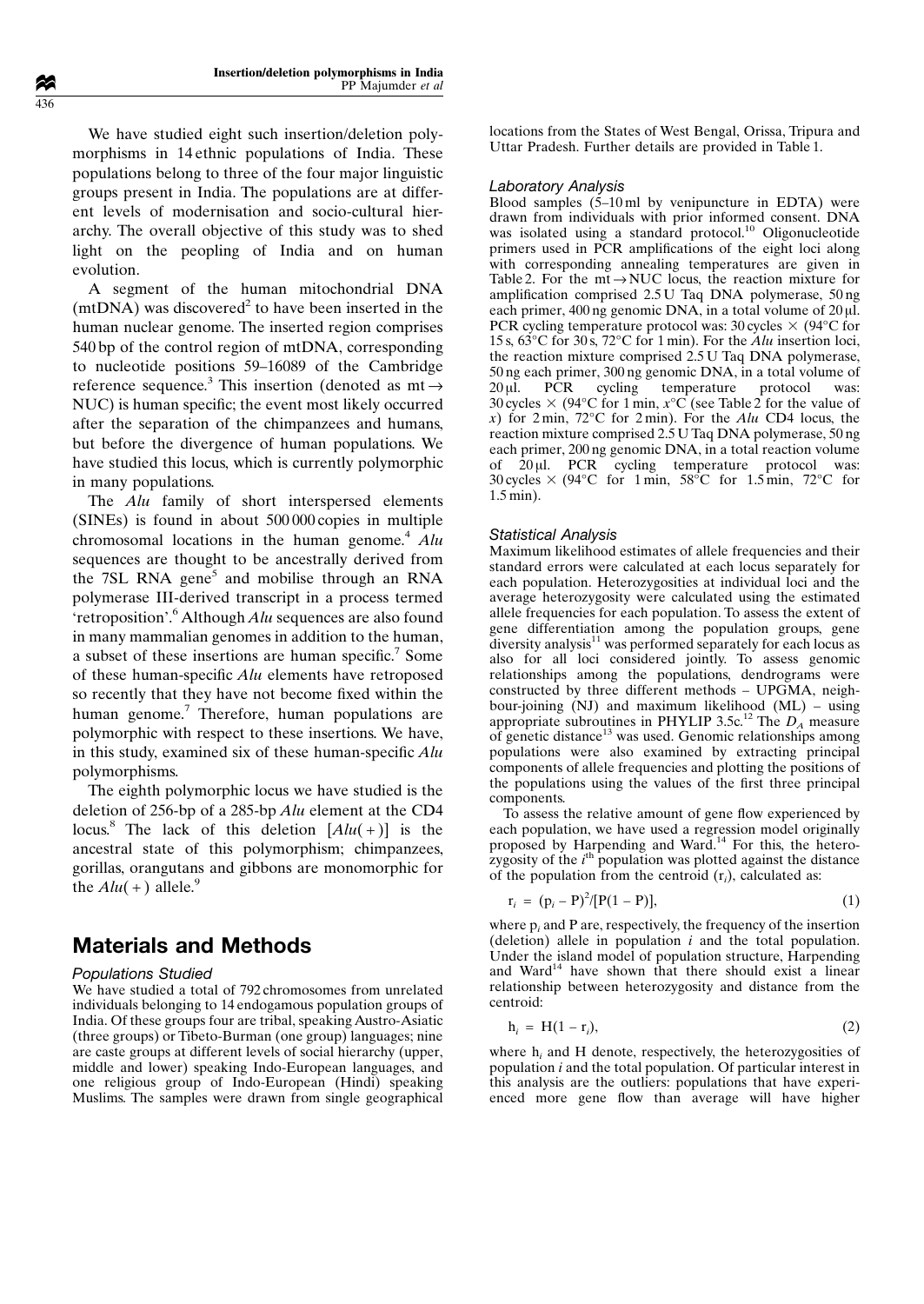| Population<br>name (code)                 | Location of<br>sampling                                | $\cal N$  | Anthropological information                                                                                                                                             |
|-------------------------------------------|--------------------------------------------------------|-----------|-------------------------------------------------------------------------------------------------------------------------------------------------------------------------|
| Agharia (AG)                              | Sundergarh Dist.,<br>Orissa                            | 100 000   | Hindu Middle caste; Indo-European language; primarily agriculturists                                                                                                    |
| Bagdi (BA)                                | Hooghly Dist.,<br>West Bengal                          | 80 000    | Hindu Low caste; Indo-European language; primary occupations<br>cultivation and fishing; usually admit members of any caste higher<br>than themselves in social ranking |
| Brahmin-UP<br>$(BR-UP)$                   | Garhwal,<br><b>Uttar Pradesh</b>                       | 150 000   | Hindu Upper caste; Indo-European language; traditionally priests,<br>but now various occupations                                                                        |
| Brahmin-WB<br>$(BR-WB)$                   | Various locations,<br>West Bengal                      | 200 000   | Hindu Upper caste; Indo-European language; traditionally priests,<br>but now various occupations                                                                        |
| Chamar (CH)                               | Garhwal.<br><b>Uttar Pradesh</b>                       | 70 000    | Hindu Low caste; Indo-European language; leather workers                                                                                                                |
| Gaud (GA)                                 | Sundergarh Dist.,<br>Orissa                            | 150 000   | Hindu Middle caste; Indo-European language; primarily agriculturists                                                                                                    |
| Lodha $(LO)$                              | Medinipur,<br>West Bengal                              | 25 000    | Tribe; Austro-Asiatic language; primarily agricultural labourers;<br>numerically small; geographically isolated                                                         |
| Mahishya (MA)                             | Hooghly Dist.,<br>West Bengal                          | 150 000   | Hindu Low caste; Indo-European language; primarily agricultural<br>labourers                                                                                            |
| Munda (MD)                                | Sundergarh Dist.,<br>Orissa; Medinipur,<br>West Bengal | 80 000    | Tribe; Austro-Asiatic language; primarily agricultural labourers;<br>numerically large; wide geographical distribution                                                  |
| Muslim (MU)                               | Garhwal,<br><b>Uttar Pradesh</b>                       | 150 000   | Religious group; Indo-European language; many are religious<br>converts from lower social groups                                                                        |
| Rajput (RA)                               | Garhwal,<br><b>Uttar Pradesh</b>                       | 100 000   | Hindu Middle caste; Indo-European language; wide georgraphical<br>distribution                                                                                          |
| Santal (SA)                               | Medinipur,<br>West Bengal                              | $10\,000$ | Tribe; Austro-Asiatic language; numerically large; wide geographical<br>distribution; claims of relationship to Mundas in folklore                                      |
| Tanti (TA)                                | Sundergarh Dist.,<br>Orissa                            | 40 000    | Hindu Low caste; Indo-European language; traditionally weavers                                                                                                          |
| Tipperah<br>also known as<br>Tripuri (TI) | Various locations<br>around Agartala,<br>Tripura       | 90 000    | Tribe; Tibeto-Burman language; part of Bodo ethnic stock who<br>migrated from Tibet several centuries ago; agriculturists                                               |

**Table 1** Study populations, locations of sampling, approximate population sizes in the area of sampling (*N*) and anthropological information

**Table 2** Oligonucleotide primers and annealing temperatures of the loci studied

| Locus                | Primer sequences                                                                               | Annealing<br>temperature $(^{\circ}C)$ | Reference |
|----------------------|------------------------------------------------------------------------------------------------|----------------------------------------|-----------|
| $mt \rightarrow NUC$ | $5'$ – ACA AAG TCC AGG TTT CTA ACA G – 3'<br>$5'$ – AGT CTT GCT TAT TAC AAT GAT GG – 3'        | 63                                     | 2         |
| $Alu$ FXIIIB         | 5' – TCA ACT CCA TGA GAT TTT CAG AAG T – 3'<br>$5'$ – CTG GAA AAA ATG TAT TCA GGT GAG T – 3'   | 56                                     | 15        |
| $Alu$ D1             | 5'– TGC TGA TGC CCA GGG TTA GTA AA – 3'<br>5'-TIT CTG CTA TGC TCT TCC CTC TC - 3'              | 70                                     | 15        |
| $Alu$ APO            | $5'$ – AAG TGC TGT AGG CCA TTT AGA TTA G – 3'<br>5' – AGT CTT CGA TGA CAG CGT ATA CAG A – 3'   | 50                                     | 15        |
| $Alu$ TPA25          | $5'$ – GTA AGA GTT CCG TAA CAG GAC AGC T – 3'<br>$5'$ – CCC CAC CCT AGG AGA ACT TCT CTT T – 3' | 58                                     | 15        |
| $Alu$ ACE            | 5' – CTG GAG ACC ACT CCC ATC CTT TCT – 3'<br>$5'$ – GAT GTG GCC ATC ACA TTC GTC AGA T – 3'     | 58                                     | 15        |
| $Alu$ PV92           | $5'$ – AAC TGG GAA AAT TTG AAG AGA AAG T – 3'<br>5' – TGA GTT CTC AAC TCC TGT GTG TTA G – 3'   | 54                                     | 15        |
| $Alu$ CD4            | 5'-AGG CCT TGT AGG GTT GGT CTG ATA - 3'<br>5'-TGC AGC TGC TGA GTG AAA GAA CTG - 3'             | 58                                     | 8         |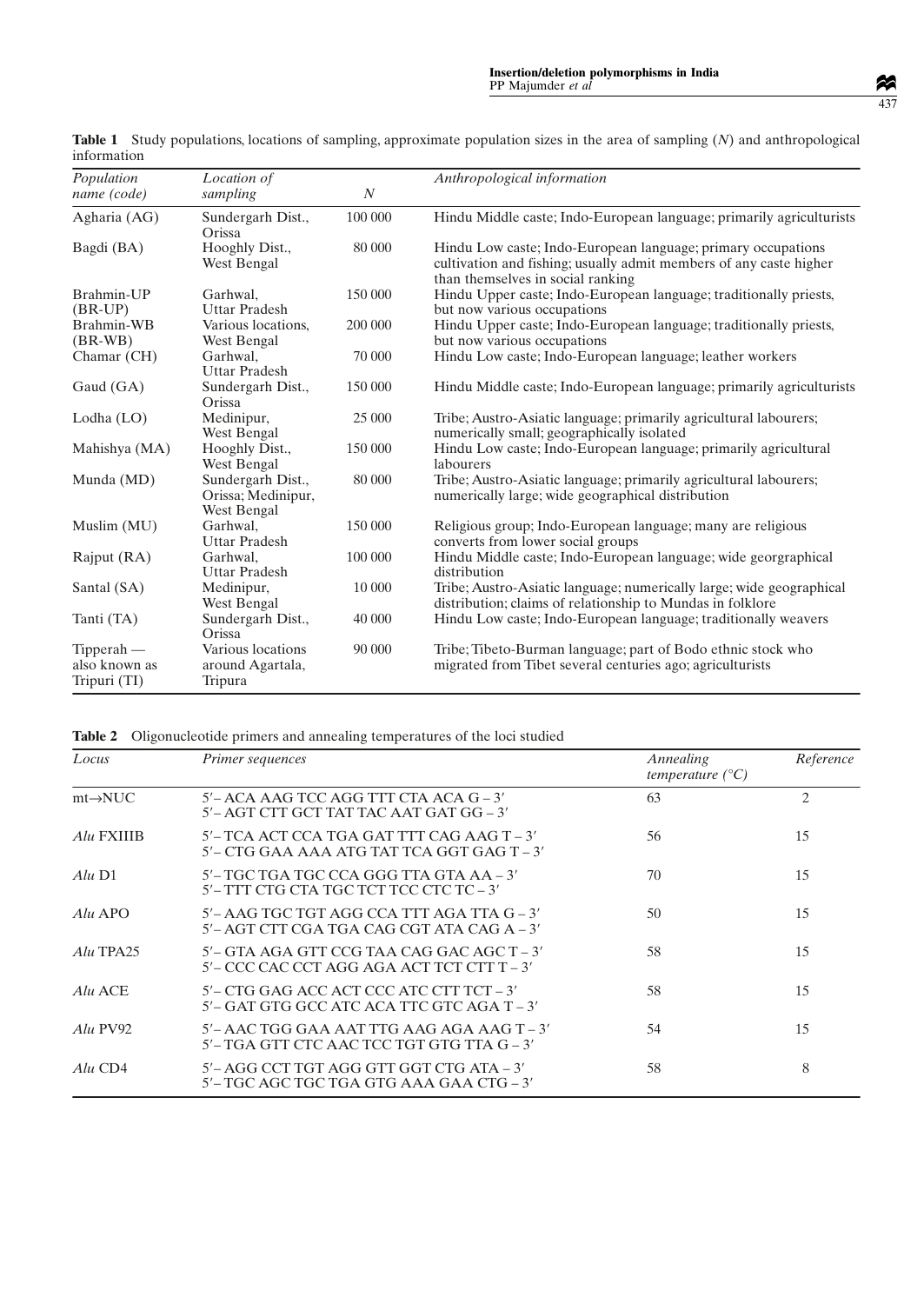heterozygosities than predicted, whilst those that have experienced less gene flow than average will have lower heterozygosities than predicted.

# **Results**

## *Allele Frequencies and Genomic Diversity within Populations*

The numbers of chromosomes examined and allele frequencies for the ancestral-state alleles [insertion  $(+)$ for mt → NUC and *Alu* FXIIIB, D1, APO, TPA25, ACE, PV92 loci; deletion (–) for *Alu* CD4 locus] are given in Table 3 separately for the 14 populations. It is seen that all loci, except *Alu* CD4, are highly polymorphic in most populations. *Alu* CD4 exhibits low levels of polymorphism in most populations; in fact, the deletion (–) allele is absent among Chamars and Mundas.

The heterozygosities at each locus and the average heterozygosity over all the eight loci are given in

**Table 3** Allele frequencies at eight polymorphic loci in 14 ethnic populations of India

Table 4 separately for each population. It is seen that most populations show very high levels of diversity with respect to most of the loci; the heterozygosity at the *Alu* CD4 locus is low and consistently the minimum in all populations. It is noteworthy that in many cases the maximum attainable value (0.5) of heterozygosity for a biallelic marker is actually attained. The average heterozygosity ranges from 0.351 (Tipperah) to 0.449 (Mahishya).

## *Genomic Diversity between Populations*

The results of gene diversity analysis are presented in Table 5, separately for each locus as also for all loci taken together. It is seen that except for the *Alu* CD4 locus, the total genomic diversity  $(H_T)$  among the subpopulations is quite high. However, most of the genomic diversity is attributable to diversity between individuals within populations  $(H<sub>S</sub>)$ . The percentage of genomic diversity attributable to between populations relative to the total genomic diversity,  $G_{ST}$ , varies

| Population   |    | $mt \rightarrow NUC$ |     | $Alu$ FXIIIB | Alu | D <sub>1</sub> | Alu | <b>APO</b> |     | Alu TPA25 | Alu | ACE      |     | $Alu$ PV92 | Alu              | CD <sub>4</sub>   |
|--------------|----|----------------------|-----|--------------|-----|----------------|-----|------------|-----|-----------|-----|----------|-----|------------|------------------|-------------------|
| name         | n  | $^{+}$               | n   | $^{+}$       | n   | $^{+}$         | n   | $^{+}$     | n   | $^{+}$    | n   | $^{+}$   | n   | $^{+}$     | $\boldsymbol{n}$ | $\qquad \qquad -$ |
| Agharia      | 46 | 0.500                | 46  | 0.348        | 48  | 0.417          | 44  | 0.795      |     | 46 0.587  |     | 48 0.417 |     | 46 0.435   |                  | 48 0.063          |
| Bagdi        | 62 | 0.452                | 62  | 0.532        | 62  | 0.645          | 62  | 0.855      | 62  | 0.484     | 62  | 0.694    | 62  | 0.468      | 62               | 0.065             |
| Brahmin (UP) | 54 | 0.444                | 54  | 0.593        |     | 54 0.370       | 54  | 0.889      | 50  | 0.500     |     | 54 0.593 | 54  | 0.333      |                  | 52 0.115          |
| Brahmin (WB) | 46 | 0.478                | 46  | 0.609        | 46  | 0.521          | 46  | 0.869      | 44  | 0.545     | 46  | 0.609    | 46  | 0.565      | 46               | 0.152             |
| Chamar       | 36 | 0.694                | 50  | 0.780        |     | 50 0.500       | 50  | 0.720      | 46  | 0.413     |     | 50 0.700 | 50  | 0.540      | 46               | 0.000             |
| Gaud         | 28 | 0.500                | 30  | 0.733        |     | 30 0.200       | 30. | 0.500      | 30  | 0.433     |     | 30 0.600 | 30. | 0.333      | 26               | 0.038             |
| Lodha        | 64 | 0.452                | 62. | 0.823        | 62  | 0.281          | 64  | 0.453      | 64  | 0.625     | 64  | 0.859    | 64  | 0.532      |                  | 64 0.016          |
| Mahishya     | 68 | 0.500                | 68  | 0.662        |     | 68 0.588       | 68  | 0.824      | 66  | 0.485     | 68  | 0.559    | 68  | 0.515      | 68               | 0.162             |
| Munda        | 46 | 0.587                | 48  | 0.667        |     | 50 0.320       |     | 50 0.300   |     | 50 0.660  |     | 50 0.640 |     | 52 0.481   |                  | 52 0.000          |
| Muslim       | 50 | 0.560                | 54  | 0.500        |     | 56 0.464       |     | 56 0.946   |     | 52 0.346  |     | 56 0.643 |     | 54 0.315   |                  | 54 0.037          |
| Rajput       | 98 | 0.490                | 98  | 0.704        | 104 | 0.307          | 104 | 0.902      | 102 | 0.510     | 104 | 0.538    | 104 | 0.337      | 102              | 0.020             |
| Santal       | 46 | 0.478                | 40  | 0.725        | 48  | 0.292          | 46  | 0.761      | 48  | 0.417     | 48  | 0.521    | 48  | 0.563      | 40               | 0.025             |
| Tanti        | 28 | 0.535                | 30  | 0.767        |     | 32 0.406       | 30  | 0.533      | 32. | 0.718     |     | 30 0.433 | 32  | 0.656      | 32               | 0.031             |
| Tipperah     | 74 | 0.459                | 78  | 0.846        | 80. | 0.313          | 80  | 0.863      |     | 82 0.549  |     | 78 0.590 | 74  | 0.811      | 82               | 0.012             |

 $n =$  number of chromosomes;  $+ =$  insertion;  $- =$  deletion.

**Table 4** Heterozygosities at individual loci and average heterozygosity based on 8 loci in each of 14 ethnic populations of India

| Population name |       | $mt \rightarrow NUC$ Alu FXIIIB | $Alu$ D1 | Alu APO | Alu TPA25 | Alu ACE | Alu PV92 | Alu CD4 | <i>All loci</i> (S.E.) |
|-----------------|-------|---------------------------------|----------|---------|-----------|---------|----------|---------|------------------------|
| Agharia         | 0.500 | 0.454                           | 0.486    | 0.326   | 0.485     | 0.486   | 0.492    | 0.118   | 0.437(0.049)           |
| Bagdi           | 0.495 | 0.498                           | 0.458    | 0.248   | 0.499     | 0.425   | 0.498    | 0.122   | 0.419(0.052)           |
| Brahmin (UP)    | 0.494 | 0.483                           | 0.466    | 0.197   | 0.500     | 0.483   | 0.444    | 0.204   | 0.425(0.048)           |
| Brahmin (WB)    | 0.499 | 0.476                           | 0.499    | 0.228   | 0.496     | 0.476   | 0.492    | 0.258   | 0.447(0.042)           |
| Chamar          | 0.425 | 0.343                           | 0.500    | 0.403   | 0.485     | 0.420   | 0.497    | 0.000   | 0.401(0.061)           |
| Gaud            | 0.500 | 0.391                           | 0.320    | 0.500   | 0.491     | 0.480   | 0.444    | 0.073   | 0.429(0.055)           |
| Lodha           | 0.495 | 0.291                           | 0.404    | 0.496   | 0.469     | 0.242   | 0.498    | 0.031   | 0.378(0.061)           |
| Mahishya        | 0.500 | 0.448                           | 0.485    | 0.290   | 0.500     | 0.493   | 0.500    | 0.272   | 0.449(0.035)           |
| Munda           | 0.485 | 0.444                           | 0.435    | 0.420   | 0.449     | 0.461   | 0.499    | 0.000   | 0.416(0.060)           |
| Muslim          | 0.493 | 0.500                           | 0.497    | 0.102   | 0.453     | 0.459   | 0.432    | 0.071   | 0.390(0.066)           |
| Rajput          | 0.500 | 0.417                           | 0.426    | 0.177   | 0.500     | 0.497   | 0.447    | 0.039   | 0.383(0.062)           |
| Santal          | 0.499 | 0.399                           | 0.413    | 0.364   | 0.486     | 0.499   | 0.492    | 0.049   | 0.418(0.056)           |
| Tanti           | 0.498 | 0.357                           | 0.482    | 0.498   | 0.405     | 0.491   | 0.451    | 0.060   | 0.434(0.056)           |
| Tipperah        | 0.497 | 0.261                           | 0.430    | 0.236   | 0.495     | 0.484   | 0.307    | 0.024   | 0.351(0.061)           |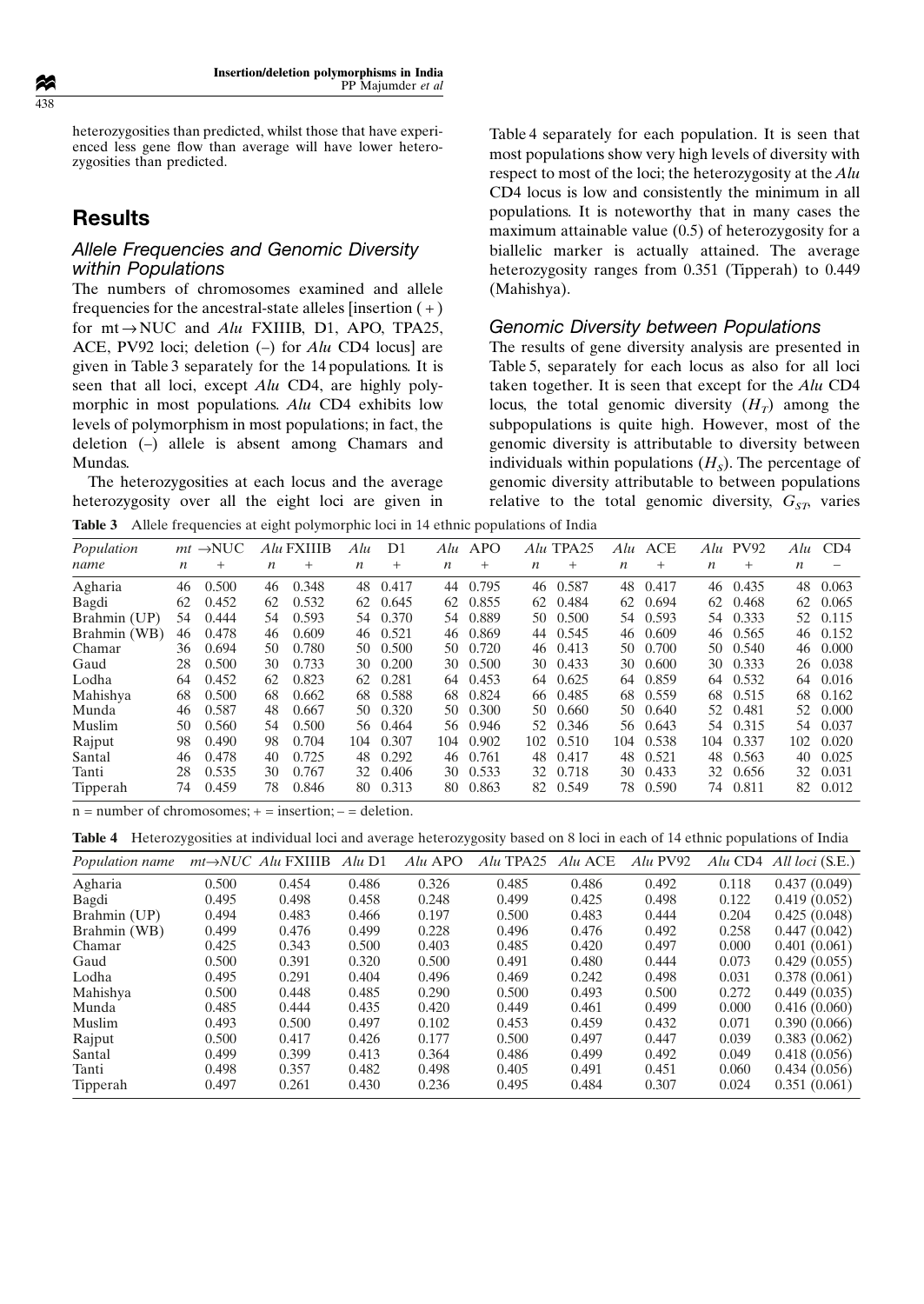| Locus                | $H_r$ | $H_{s}$ | $G_{ST}$ |
|----------------------|-------|---------|----------|
| $mt \rightarrow NUC$ | 0.500 | 0.491   | 0.017    |
| $Alu$ FXIIIB         | 0.446 | 0.411   | 0.078    |
| $Alu$ D1             | 0.450 | 0.481   | 0.063    |
| Alu APO              | 0.395 | 0.320   | 0.189    |
| $Alu$ TPA25          | 0.499 | 0.479   | 0.040    |
| $Alu$ ACE            | 0.457 | 0.480   | 0.048    |
| $Alu$ PV92           | 0.500 | 0.464   | 0.072    |
| $Alu$ CD4            | 0.100 | 0.094   | 0.053    |
| All loci             | 0.425 | 0.396   | 0.068    |

between  $1.7\%$  (mt $\rightarrow$ NUC) and  $18.9\%$  (*Alu* APO). When all loci are jointly considered, 6.8% of the total genomic diversity is attributable to between populations.

## *Genomic Affinities among Populations*

The affinities among the 14 populations, reconstructed using the neighbour-joining method is depicted in Figure 1 using allele frequency data of all the eight loci. The maximum-likelihood tree, based upon an examination of 379 trees, is not presented because its topology agreed with that of the neighbour-joining tree. It is seen that the affinities among the caste populations do not correlate well with their socio-cultural affiliation. Instead, populations that occupy closer geographical habitat show, by and large, closer genomic affinity. For example, the upper caste Brahmin groups sampled from distant geographical regions of Uttar Pradesh and West Bengal do not show close genomic similarity. Instead, the Brahmins of West Bengal are genetically close to low caste populations (Mahishya and Bagdi) who reside in close geographical proximity. Similarly, the Brahmins of Uttar Pradesh show close genomic affinities with two other populations – Rajputs (middle caste) and Muslims (religious group) – inhabiting contiguous geographical regions. It is, however, noteworthy that the other population – Chamar (low caste) – sampled from Uttar Pradesh is genetically quite distant from the Uttar Pradesh Brahmins, Rajputs and Muslims.

Of the four tribal populations included in this study, three (Santal, Lodha and Munda) are linguistically



**Figure 1** *Unrooted neighbour-joining tree depicting genomic affinities among 14 Indian ethnic populations based on eight humanspecific insertion/deletion polymorphisms.*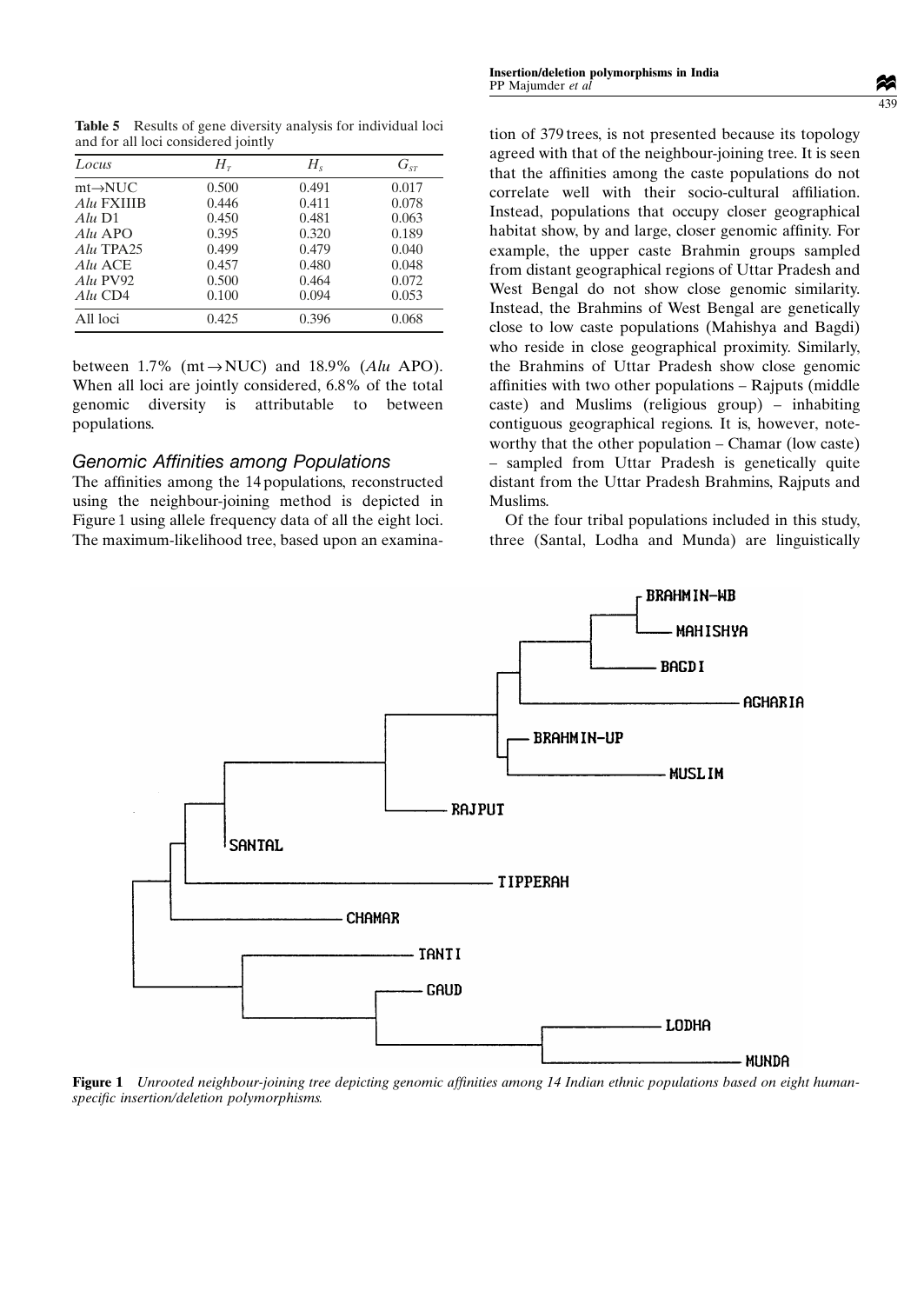Austro-Asiatic, whilst the fourth (Tipperah) is Tibeto-Burman (Sino-Indian). As is therefore expected, the Tipperahs stand out genetically, whilst the Lodhas and Mundas show close genomic affinities. In fact, the Lodhas and Mundas form a clear and distinct cluster as is evident from Figure 1. This cluster also includes another middle caste group (Gaud) who occupy overlapping geographical habitat with the Lodhas and Mundas. A notable exception is the Austro-Asiatic tribal group of Santals, who do not belong to this cluster. The Tibeto-Burman speaking Tipperahs seem to cluster with the Santals, although as is evident from Figure 1 they are genetically quite distant. The UPGMA and ML trees showed no significant topological dissimilarities with the NJ tree; therefore, these trees are not presented.

We have also examined affinities among the populations using a different statistical approach. This was done because each approach has its own limitation, and congruence of inferences using multiple approaches strengthens the overall conclusion. We have extracted principal components of allele frequencies, and have

plotted the positions of the populations with respect to the first three principal components (Figure 2). As is seen from Figure 2, the first principal component, which explains about 40% of the variation in allele frequencies, broadly separates the tribal from the nontribal populations. The relationships among the populations are also largely in conformity with those observed from the cluster analyses (UPGMA, NJ and ML).

To determine the genetic relationships of these ethnic populations of India with populations of other regions of the world, we have used the data on six *Alu* insertion loci presented in Stoneking *et al*<sup>15</sup> that are common with our study. There loci are ACE, TPA25, PV92, APO, FXIIIB and D1. The NJ tree of 45 global populations, including the 14 populations of the present study, is presented in Figure 3. (We have excluded data of the three ethnically and geographically ill-defined Indian population groups – Indian Christian, Hindu and Muslim – given in Stoneking *et al*. 15) It is seen that, by and large, the Indian populations lie between the Mongoloid population groups (China, Filipino, Malayasian, etc) and Caucasoid population groups (Greeks,



**Figure 2** *Genomic affinities among 14 Indian ethnic populations based on first three principal components of allele frequencies at eight loci.*

440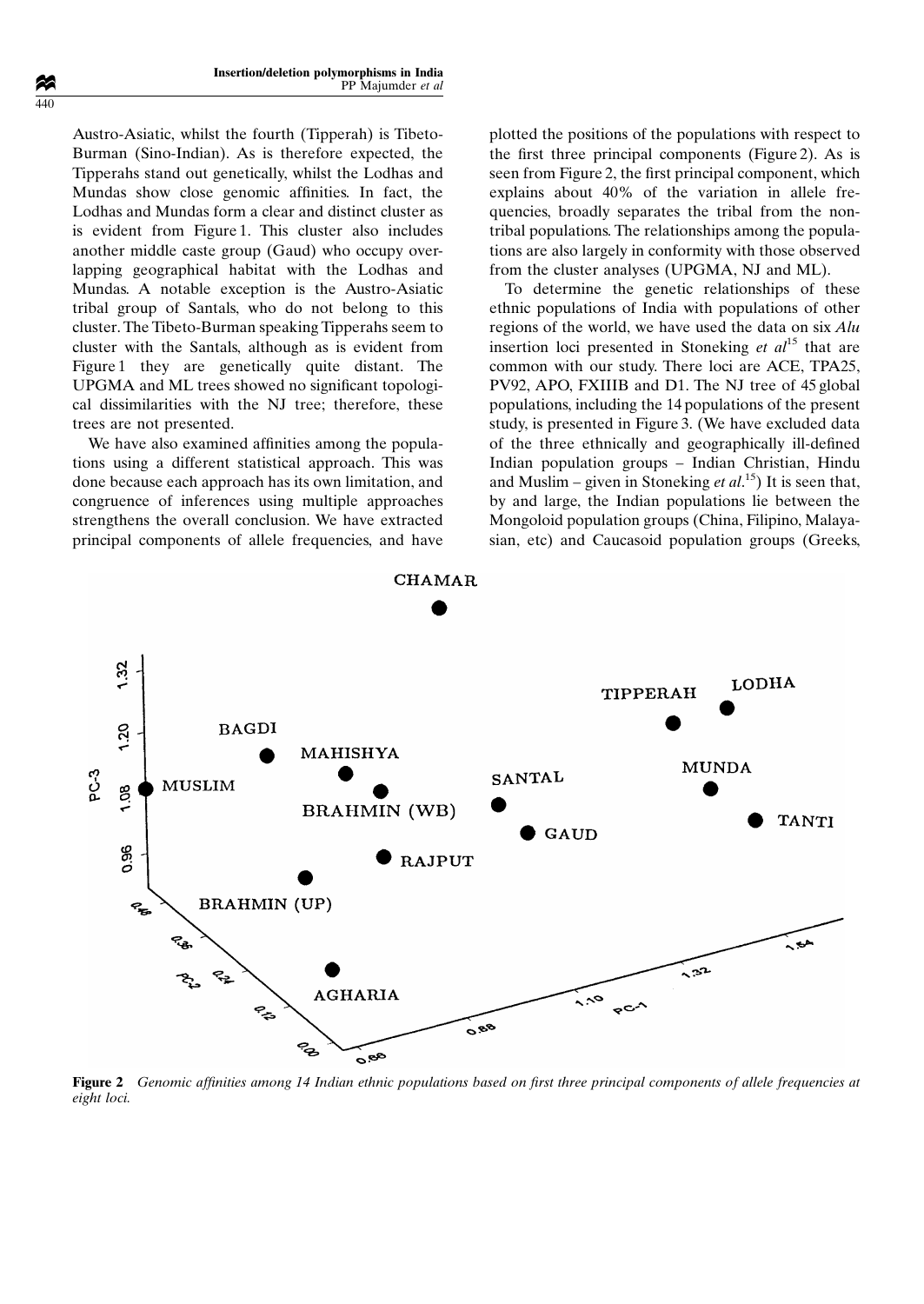**Insertion/deletion polymorphisms in India** PP Majumder *et al* t



**Figure 3** *Neighbour-joining tree depicting genomic affinities among 45 global populations based on allele frequencies at 6* Alu *insertion loci. The tree was rooted using a hypothetical ancestral population (see text for details); the root is marked with an arrow.*

French, Swiss, European-American, etc). Two of the three Indian Austro-Asiatic speaking groups (Lodha and Munda) again stand apart genetically. The Tipperah (a Sino-Indian speaking population) are genetically close to the Chinese, Javanese and Taiwanese. We also note that the African populations are also genetically quite distant from the other global populations. Since the ancestral states (non-insertion) of these *Alu* polymorphisms are known, it is possible to root the unrooted NJ tree by using the ancestral population (with zero insertion-allele frequencies at all loci) as an outgroup. The root lies very close to the cluster of African populations.

### *Gene Flow among Populations*

With the objective of testing whether in a group of incompletely isolated populations distributed over a geographical space (Wright's island model), observed patterns of genomic diversities are the outcome of the processes of drift and migration among the populations

or whether these patterns are generated by interactions with populations outside the set of populations under consideration, Harpending and  $Ward^{14}$  derived a regression of heterozygosity on genetic distance. They have shown that the genetic distance of an island population from the gene frequency centroid (the overall mean gene frequencies of all populations) and the relative homozygosity of that island population should be linearly related if exchange with populations from outside is the same for each island. If gene flow from outside varies in amount from one population to another, this linear relationship no longer holds. Very isolated populations should be less heterozygous than the linear prediction, whilst populations which receive more genes should be more heterozygous than predicted.

We have plotted the observed heterozygosities of the 14 populations against the distance from the gene frequency centroid in Figure 4. The theoretical linear regression line is also drawn on this figure. It is seen 441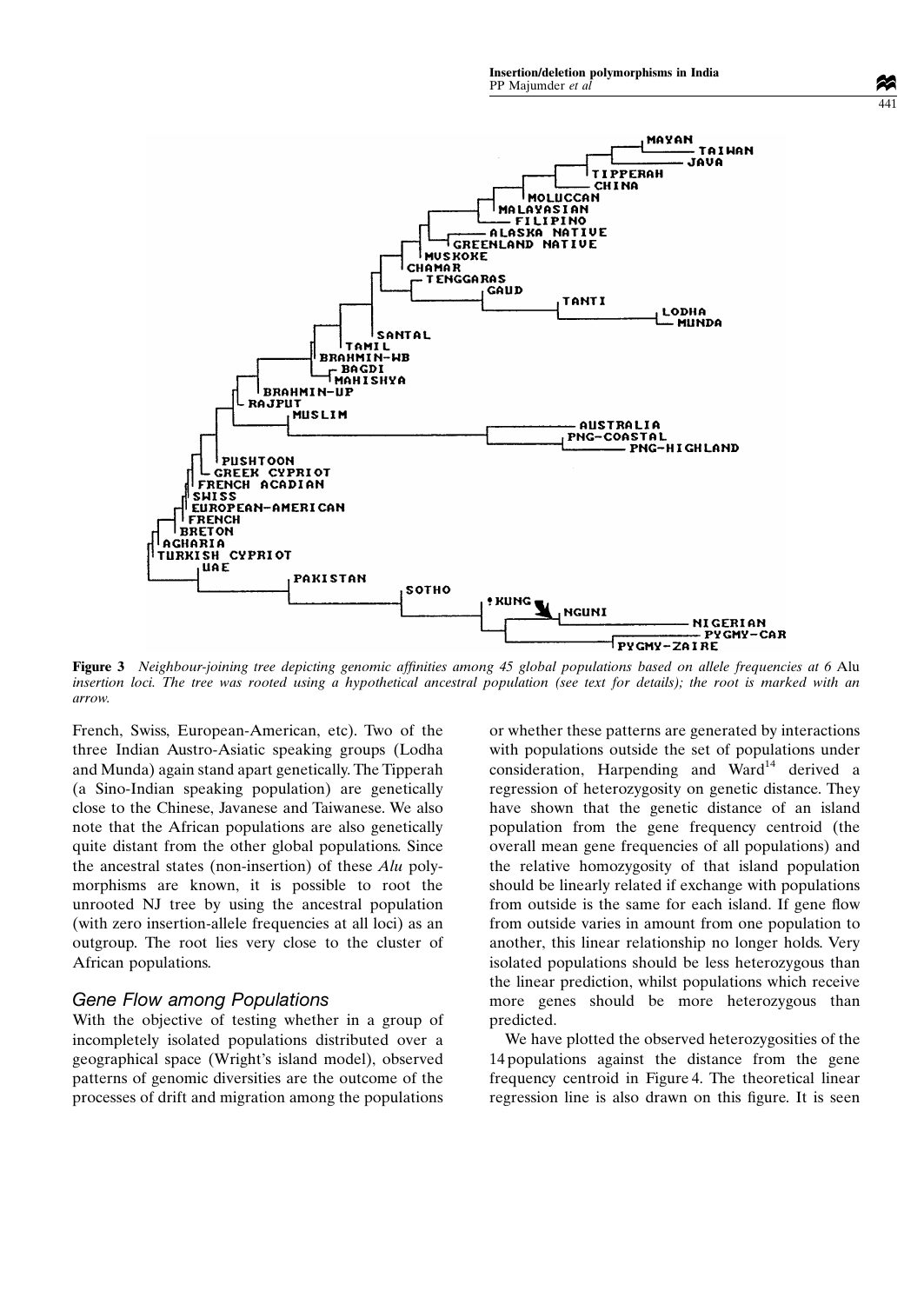from this figure that of the 14 populations, three have experienced lesser gene flow than predicted, whilst the gene flow in 10 populations has been higher than predicted. The observed and expected heterozygosities are nearly equal for the Muslim group.

We have also performed this centroid analysis by pooling the data of the present study with those of Stoneking *et al.*<sup>15</sup> For reasons mentioned earlier, this analysis was based on data of six *Alu* polymorphic loci. The observed and predicted heterozygosities and the distance of the observed gene frequencies from the centroid are presented for each of the 45 populations in Table 6. These data are also graphically presented in Figure 5. It is seen from this figure that for 18 populations the observed heterozygosities are greater than predicted values. Of these 19 populations, 11 are Indian (10 of the present study and the Tamils studied by Stoneking *et*  $al^{15}$ ) and five are African. (The Indian populations for whom the observed heterozygosity is lower than the predicted are: Brahmin-UP, Muslim, Rajput and Tipperah; the African population exhibiting

this pattern is !Kung.) Thus, overwhelmingly the African (5 out of 6) and Indian (11 out of 14) populations show higher heterozygosity than predicted.

# **Discussion**

Human-specific insertion/deletion polymorphisms have already proved to be very useful in studies on genetic structure of human populations.<sup>15–18</sup> Since new alleles at these loci are not generated and also because these loci are unlikely to be under any selection pressure, allele frequency variation among populations in respect of these loci must necessarily have been generated by the effects of genetic drift and migration. As has been reported in ethnic populations from various parts of the world,<sup>15–18</sup> these loci show high levels of polymorphism in the population groups of India also. It is also seen that the levels of average heterozygosity are consistently high in all the populations investigated in this



**Figure 4** *Plot of average heterozygosity* vs *distance from allele frequency centroid of 14 Indian ethnic populations based on allele frequency data of eight loci.*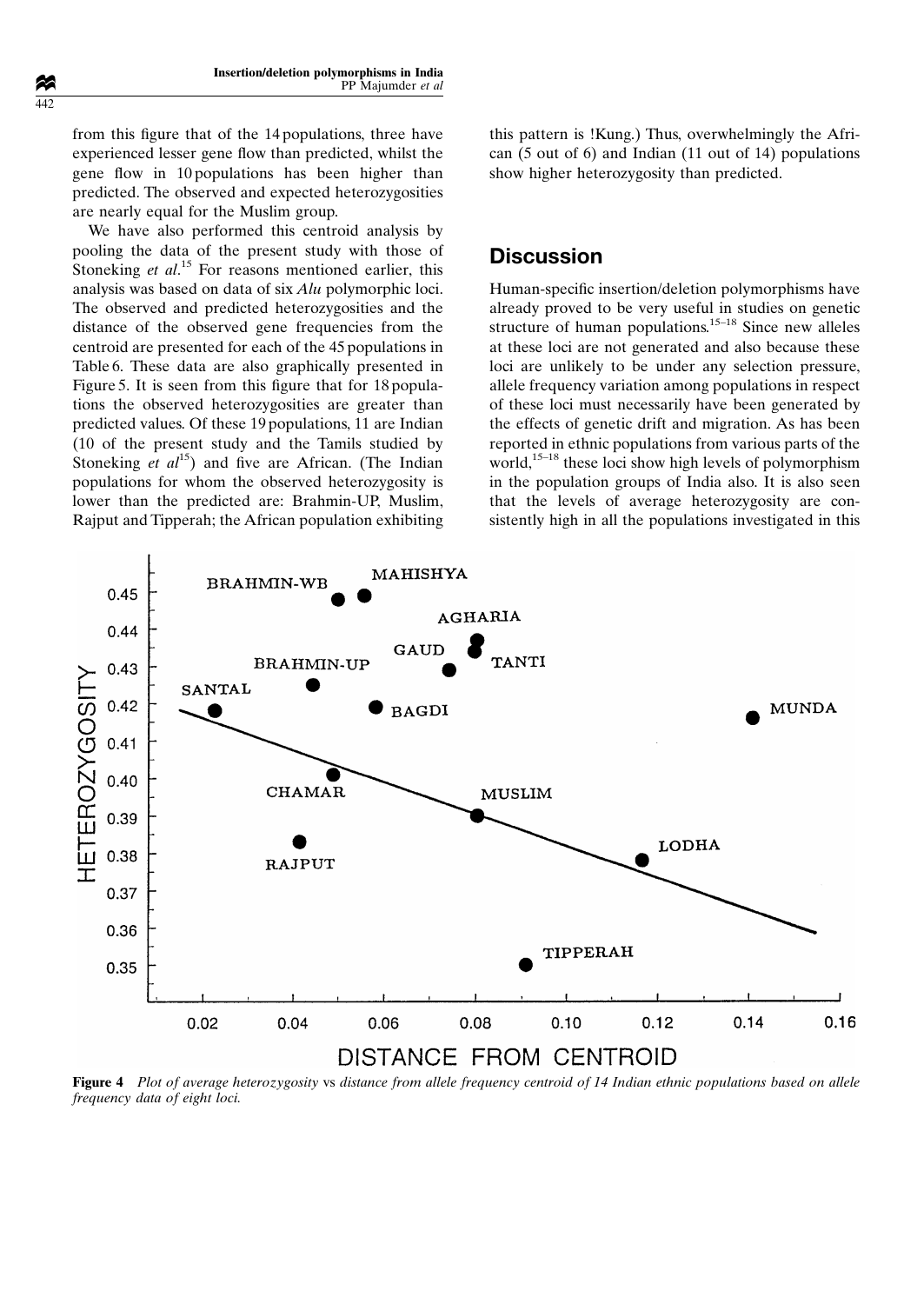|         | Sl. no. Population name <sup>a</sup> | Distance from centroid | Expected heterozygosity | Observed heterozygosity |
|---------|--------------------------------------|------------------------|-------------------------|-------------------------|
| $\,1\,$ | Agharia                              | 0.060                  | 0.428                   | $0.475 \pm 0.027$       |
| 2       | Bagdi                                | 0.093                  | 0.414                   | $0.452 \pm 0.041$       |
| 3       | Brahmin-UP                           | 0.021                  | 0.446                   | $0.446 \pm 0.049$       |
| 4       | Brahmin-WB                           | 0.051                  | 0.432                   | $0.465 \pm 0.046$       |
| 5       | Chamar                               | 0.084                  | 0.417                   | $0.460 \pm 0.027$       |
| 6       | Gaud                                 | 0.143                  | 0.391                   | $0.469 \pm 0.031$       |
| 7       | Lodha                                | 0.272                  | 0.332                   | $0.413 \pm 0.046$       |
| 8       | Mahishya                             | 0.061                  | 0.428                   | $0.466 \pm 0.034$       |
| 9       | Munda                                | 0.315                  | 0.312                   | $0.470 \pm 0.011$       |
| 10      | Muslim                               | 0.062                  | 0.428                   | $0.423 \pm 0.064$       |
| 11      | Rajput                               | 0.035                  | 0.440                   | $0.419 \pm 0.050$       |
| 12      | Santal                               | 0.032                  | 0.441                   | $0.462 \pm 0.024$       |
| 13      | Tanti                                | 0.198                  | 0.366                   | $0.478 \pm 0.024$       |
| 14      | Tipperah                             | 0.156                  | 0.384                   | $0.378 \pm 0.048$       |
| 15      | Alaska Native                        | 0.144                  | 0.390                   | $0.369 \pm 0.070$       |
| 16      | Australia                            | 0.291                  | 0.323                   | $0.237 \pm 0.052$       |
| 17      | <b>Breton</b>                        | 0.062                  | 0.428                   | $0.428 \pm 0.051$       |
| 18      | China                                | 0.167                  | 0.380                   | $0.362 \pm 0.038$       |
| 19      | European-American                    | 0.091                  | 0.414                   | $0.406 \pm 0.067$       |
| 20      | Filipino                             | 0.157                  | 0.384                   | $0.372 \pm 0.071$       |
| 21      | French                               | 0.105                  | 0.408                   | $0.399 \pm 0.079$       |
| 22      | French Acadian                       | 0.073                  | 0.422                   | $0.412 \pm 0.062$       |
| 23      | Greek Cypriot                        | 0.074                  | 0.422                   | $0.393 \pm 0.062$       |
| 24      | <b>Greenland Native</b>              | 0.093                  | 0.413                   | $0.402 \pm 0.063$       |
| 25      | Java                                 | 0.267                  | 0.334                   | $0.338 \pm 0.057$       |
| 26      | !Kung                                | 0.269                  | 0.333                   | $0.304 \pm 0.028$       |
| 27      | Malaysian                            | 0.082                  | 0.418                   | $0.429 \pm 0.021$       |
| 28      | Mayan                                | 0.226                  | 0.353                   | $0.342 \pm 0.065$       |
| 29      | Moluccan                             | 0.108                  | 0.406                   | $0.405 \pm 0.029$       |
| 30      | Myskoke                              | 0.101                  | 0.410                   | $0.394 \pm 0.069$       |
| 31      | Nguni                                | 0.260                  | 0.337                   | $0.386 \pm 0.042$       |
| 32      | Nigerian                             | 0.475                  | 0.239                   | $0.310\pm0.092$         |
| 33      | Pakistan                             | 0.126                  | 0.399                   | $0.419 \pm 0.035$       |
| 34      | PNG-Coastal                          | 0.158                  | 0.384                   | $0.396 \pm 0.037$       |
| 35      | PNG-Highland                         | 0.251                  | 0.341                   | $0.320 \pm 0.065$       |
| 36      | Pushtoon                             | 0.022                  | 0.446                   | $0.436 \pm 0.042$       |
| 37      | Pygmy-CAR                            | 0.415                  | 0.266                   | $0.321 \pm 0.076$       |
| 38      | Pygmy-ZAIRE                          | 0.313                  | 0.313                   | $0.363 \pm 0.070$       |
| 39      | Sotho                                | 0.159                  | 0.383                   | $0.423 \pm 0.026$       |
| 40      | Swiss                                | 0.086                  | 0.417                   | $0.400 \pm 0.063$       |
| 41      | Taiwan                               | 0.296                  | 0.320                   | $0.307 \pm 0.083$       |
| 42      | Tamil                                | 0.033                  | 0.441                   | $0.450 \pm 0.029$       |
| 43      | Tenggaras                            | 0.069                  | 0.424                   | $0.403 \pm 0.036$       |
| 44      | Turkish Cypriot                      | 0.104                  | 0.408                   | $0.402 \pm 0.073$       |
| 45      | <b>UAE</b>                           | 0.142                  | 0.391                   | $0.348 \pm 0.078$       |

<sup>a</sup>The first 14 populations are from the present study; the remaining populations have been studied by Stoneking *et al*<sup>15</sup>.

study. Thus, consistent with the findings of classical  $marks<sub>1</sub><sup>1</sup>$  these DNA markers confirm that Indian populations exhibit high levels of genomic diversity. The extent of genomic differentiation  $(G_{ST})$  among the 14 Indian populations (0.068) is higher than those observed<sup>15</sup> in all other parts of the world except Africa. We note that some of the comparisons between the estimated  $G_{ST}$  values of the present study and those of Stoneking *et al*<sup>15</sup> may not be strictly valid because the

populations included in the present study are anthropologically well defined ethnic groups, whilst some of those included in Stoneking *et al*'s<sup>15</sup> study are agglomerates of several ethnic groups. However, no disaggregated data sets on these polymorphisms are currently available; hence, no fully valid comparisons of estimated  $G_{ST}$  values are currently possible. The results of the present study also confirm earlier findings<sup>1</sup> based on classical markers that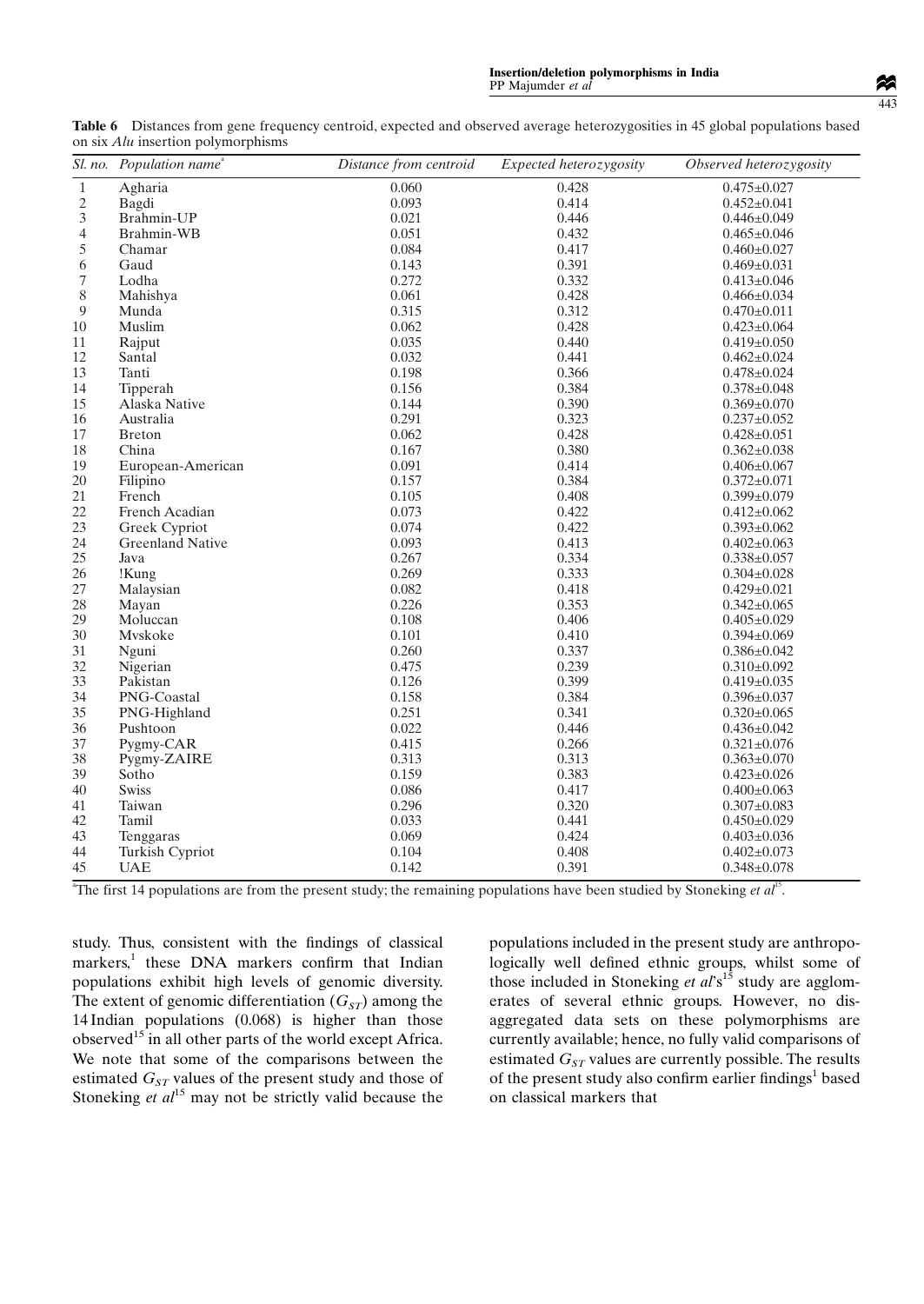**Insertion/deletion polymorphisms in India** PP Majumder *et al* 



**Figure 5** *Plot of average heterozygosity* vs *distance from allele frequency centroid of 45 global populations based on data of six* Alu *insertion loci.*

- (i) genetic affinities among Indian populations do not correlate well with socio-cultural rankings; geographically closer populations are also genetically closer (Figures 1 and 2), and
- (ii) Indian populations are genetically between Caucasoids and Mongoloids (Figure 3).

The centroid analysis (Figure 4) also shows that there has been a considerable amount of gene flow between the set of populations under consideration and other populations. This, by and large, is in agreement with anthropological findings.<sup>1,19–26</sup> In spite of considerable gene flow as inferred from the centroid analysis, the extent of gene differentiation among Indian populations continues to be high. Since this analysis does not permit timing of the period during which the gene flow may have occurred between these Indian and other populations, we are unable to offer a clear interpretation of this finding. A likely explanation is that gene flow occurred prior to the subdivision of these Indian populations into largely endogamous units.

The dominant prevailing view of the origin and spread of modern humans is that *Homo sapiens* originated in Africa 100 000–200 000 years ago and that all present human populations outside sub-Saharan Africa are primarily descendants of a population that moved out of Africa about  $100\,000$  years ago.<sup>27</sup> Harpending *et al*<sup>28</sup> have suggested that after the migration of modern humans from Africa, there were many rapid population expansions following an initial period of isolation. Ballinger *et al*, <sup>29</sup> on the basis of data on mtDNA polymorphisms, suggested that such an expansion may have taken place in southern China. Mountain *et al*, <sup>30</sup> using similar mtDNA data, have hypothesised that a centre of this expansion may have been in or close to India. Although the high levels of heterozygosity observed in African populations is compatible with a number of hypotheses that do not assume an African origin, $31$  the findings that the 'root' (ancestral states) of these *Alu* polymorphisms lies close to the cluster of African populations<sup>15,17</sup> and that heterozygosities observed in African populations are higher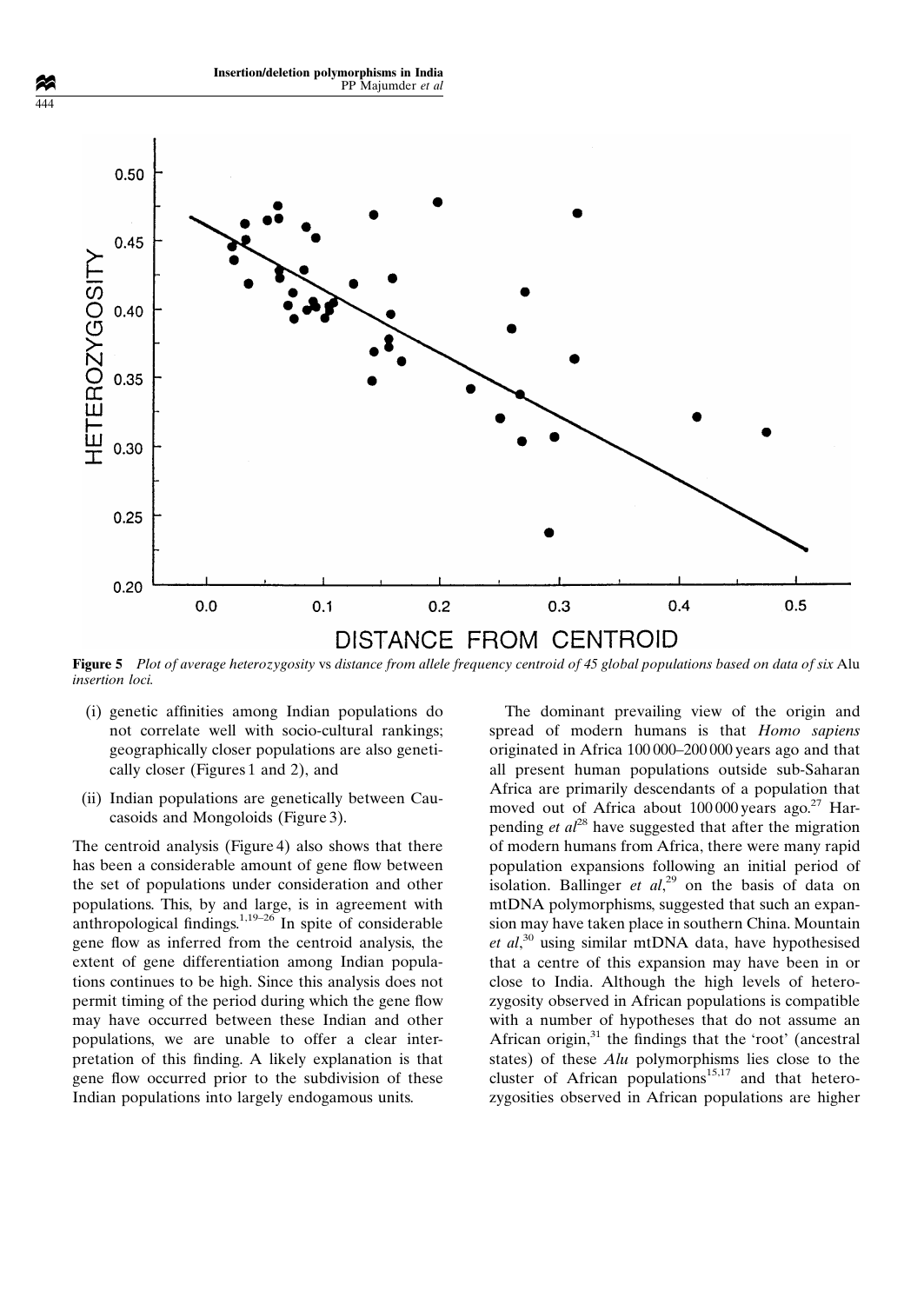than those predicted have been interpreted<sup>15,17</sup> as evidence supporting the out-of-Africa theory and of a greater effective population size across Africa. Thus African populations most probably underwent a large expansion before they moved out of the continent and were to become the source of modern humans in other parts of the world. In the present study, we have presented evidence that, with respect to the *Alu* insertion polymorphisms, the Indian populations show levels of heterozygosity (0.448  $\pm$  0.039) that are higher, although not always significantly, than most global populations, including African populations. In fact, among the 45 observed heterozygosity values presented in Table 6, the highest ten values are observed in Indian ethnic groups. Further, we have found that the vast majority of Indian populations show higher levels of heterozygosity than predicted by the Harpending– Ward<sup>14</sup> gene flow model. If this pattern of high heterozygosities were simply due to higher levels of gene flow, then one would have expected that Indian populations would be genetically less differentiated. However, we have found that the coefficient of gene differentiation among Indian populations is higher than among populations inhabiting all other regions of the world, except Africa.<sup>15</sup> Two explanations of the observation of higher than predicted heterozygosities coupled with a high level of genetic differentiation are:

- (i) inflow of genes into the populations under study have been high (resulting in higher than predicted heterozygosities), but different study populations have had different sources of genes (resulting in high levels of genetic differentiation), and
- (ii) an early inflow of genes into a population followed by a rapid expansion of this population (resulting in high heterozygosities) and subsequent splits of this population into largely isolated (endogamous) populations (resulting in high levels of genetic differentiation).

We are unable to provide any strong evidence favouring either of these two alternative possibilities. In the anthropological literature pertaining to the study populations, there are no observations to support the hypothesis that the different study populations have had inflow of genes from different external sources.

Our present data and analyses also do not permit evaluation of the process and estimation of rates of increase of heterozygosities. However, we do wish to emphasise that since our joint observation of higher than predicted heterozygosities and high level of genetic differentiation have earlier been accepted as hallmarks of population expansion, $15,17$  the possibility of an early demographic expansion of modern humans within India cannot be ruled out. Support for such a possibility also comes from material culture remains found in India that show the evidence that upper palaeolithic (40 000 years before the present) cultures flourished in different parts of India. $32$  We are now considering alternative ways of testing the two possible evolutionary scenarios that the present study has indicated.

# **Acknowledgements**

This study was supported by a grant from the Department of Biotechnology, Government of India to PPM. We are grateful to Dr RS Balgir and Dr BP Dash for help in collecting samples from Orissa.

# **References**

- 1 Majumder PP: People of India: Biological diversity and affinities. *Evol Anthrop* 1998; **6**: 100–110.
- 2 Zischler H, Geisert H, von Haeseler A, Paabo S: A nuclear 'fossil' of the mitochondrial D-loop and the origin of modern humans. *Nature* 1995; **378**: 489–492.
- 3 Anderson S, Bankier AT, Barrell BG *et al*: Sequence and organisation of the human mitochondrial genome. *Nature* 1981; **280**: 457–465.
- 4 Deininger PL, Batzer MA: Evolution of retroposons. *Evol Biol* 1993; **27**: 157–196.
- 5 Ullu E, Murphy S, Melli M: Human 7S RNA consists of a 140 nucleotide middle repetitive sequence inserted in an Alu sequence. *Cell* 1982; **29**: 195–202.
- 6 Rogers J: Retroposons defined. *Nature* 1983; **301**: 460.
- 7 Batzer MA, Deininger PL: A human-specific subfamily of Alu sequences. *Genomics* 1991; **9**: 481–487.
- 8 Edwards MC, Gibbs RA: *Genomics* 1992; **14**: 590–593.
- 9 Tishkoff SA, Dietzsch E, Speed W *et al*: Global patterns of linkage equilibrium at the CD4 locus and modern human origins. *Science* 1996; **271**: 1380–1387.
- 10 Miller SA, Dykes DD, Polesky HF: A simple salting out procedure for extracting DNA from human nucleated cells. *Nucleic Acids Res* 1988; **16**: 1215.
- 11 Nei M: Analysis of gene diversity in subdivided populations. *Proc Natl Acad Sci USA* 1973; **70**: 3321–3323.
- 12 Felsenstein J: PHYLIP, version 3.5c. University of Washington: Seattle, 1993.
- 13 Nei M, Tajima F, Tateno Y: Accuracy of estimated phylogenetic trees from molecular data. II. Gene frequency data. *J Mol Evol* 1983; **19**: 153–170.
- 14 Harpending H, Ward RH: Chemical systematics and human populations. In: Nitechi MH (ed.). *Biochemical Aspects of Evolutionary Biology*. University of Chicago Press: Chicago, 1982, pp 213–256.